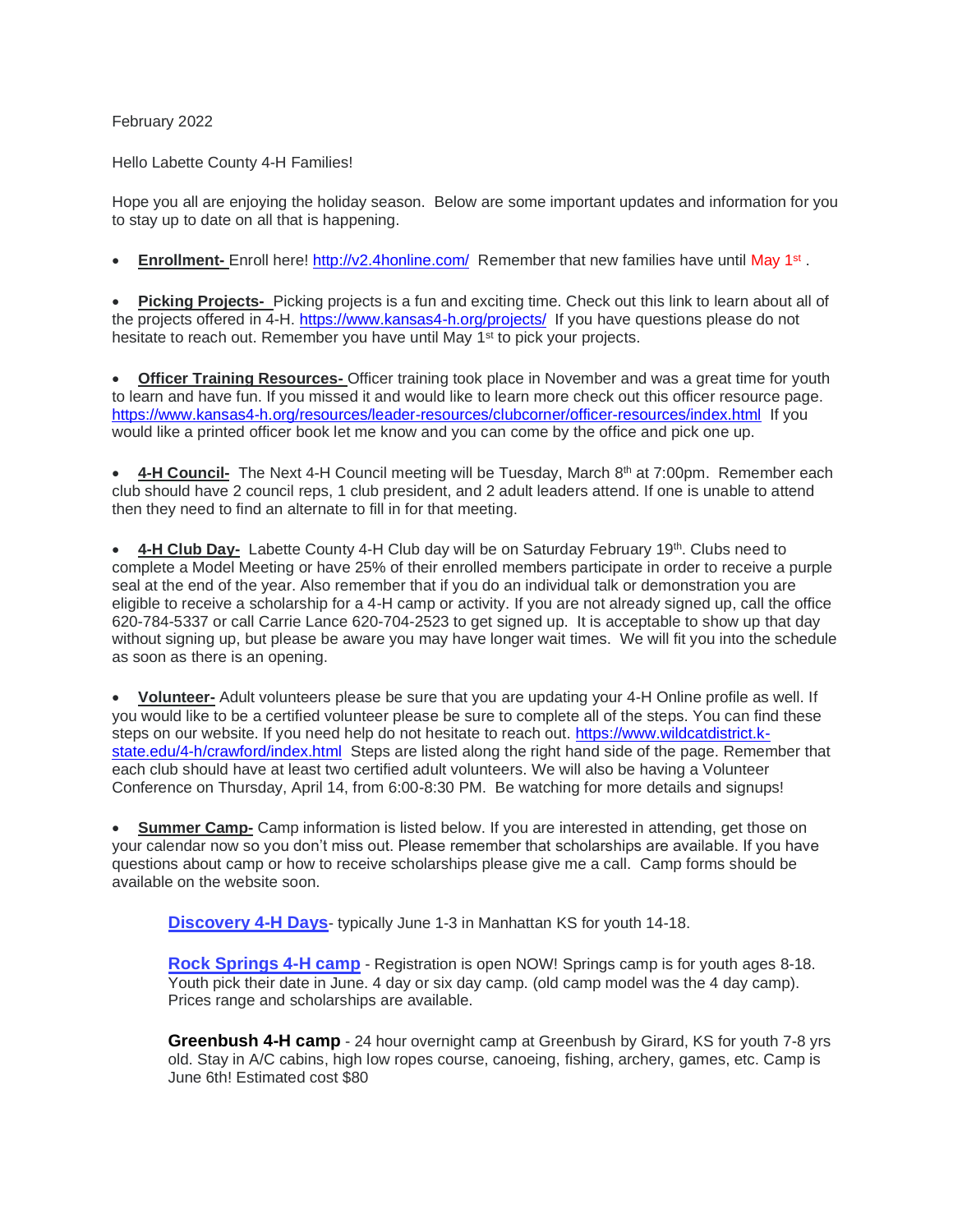**Floating on Leadership** - Teens 14-18 are invited to join us on a float trip at the river. Day trip. Float date is June 8th, with a backup date of June 22nd for rain. We don't go every year unless there is interest. Cost is estimated \$50

• **County Website-** I am trying to continue to update information on our Labette County website that can be found here:<https://www.wildcatdistrict.k-state.edu/4-h/labette/index.html>

• **Photos-** If you or your club is doing something great throughout the year, please share those with me. I would love to show off all the wonderful things that you are doing.

• **Record Books-** Now is the time to begin thinking about record books. This year you will be able to do those online! Recourses can be found for the forms here: [https://www.kansas4-h.org/resources/awards](https://www.kansas4-h.org/resources/awards-and-recognition/ProjectRecognition.html)[and-recognition/ProjectRecognition.html](https://www.kansas4-h.org/resources/awards-and-recognition/ProjectRecognition.html) After reading through this page, find the links on the left hand side of the screen and click on Record Keeping with ZBooks to access ZBooks and register. Recourses for our online zbooks record keeping can be found here: [https://www.kansas4-h.org/resources/awards](https://www.kansas4-h.org/resources/awards-and-recognition/ZBooks.html)[and-recognition/ZBooks.html](https://www.kansas4-h.org/resources/awards-and-recognition/ZBooks.html)

• **Shooting Sports** – We are still in need of a shooting sports club leader. Training will be held at Rock Springs Ranch on March 25-27th. Please let me know if you are interested so we can start the process started and get background checks completed.

## • **Scholarships Available:**

-Community Foundation of SEK Scholarship Program - Visit our website at <https://southeastkansas.org/students/scholarships/> to find all the information needed to apply for scholarships through the CFSEK Scholarship Program.

-Check out the 4-H Scholarship opportunities found below. Deadline approaching! <https://www.kansas4-h.org/resources/awards-and-recognition/scholarships.html>

• **YQCA** – Youth for the Quality Care of Animals

Youth will learn about reading feed tags, giving shots, and more! Classes open to all youth as a learning opportunity regardless of where you plan to show! Must be completed before nominating livestock for KS Junior Livestock Show, and KS State Fair, check nomination deadlines!!

Dates:

**Montgomery** April 25 at 6:45 pm Extension office

**Labette** April 21st at 6:45 p.m. Altamont City Park

**Crawford** April 12 6:30 Extension office

**Wilson** April 6 6:30 Extension office

Online training is \$12. The YQCA website is, [https://yqca.learngrow.io.](https://yqca.learngrow.io/) Use your 4-H Online user name and password to login.